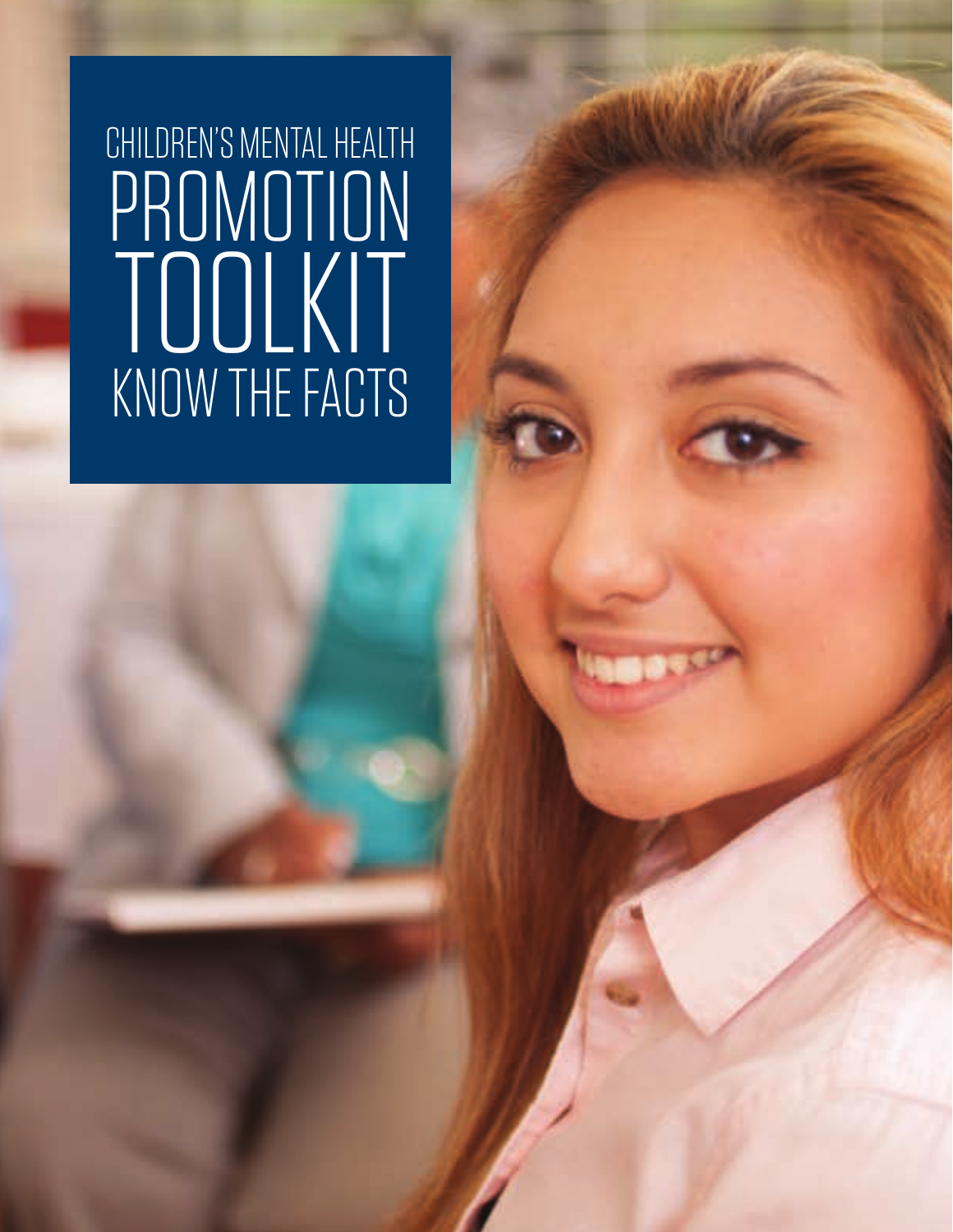# CHILDREN'S MENTAL HEALTH PROMOTION TOOLKIT KNOW THE FACTS

United Way of Broward County Commission on Substance Abuse has developed this Toolkit as part of *"Prevention in a Box"* to bring relevant information about children's mental health to individuals, families, practitioners, and other key community stakeholders. The Commission on Substance Abuse is dedicated to empowering our diverse community to live healthy and drug-free. Recognizing the consequences of substance abuse and mental health conditions among Broward County youth and adults, the Commission seeks to distribute accurate information and resources that promote health and wellness.

The Commission strives to build individual, family, and community competence and capacity for lasting positive social change. **Today, the majority of youth and adults in Broward County report emotional well-being.** The Commission, therefore, encourages all individuals to read, review, and utilize this toolkit in its entirety.

Sincerely,

**Kathleen Cannon, LCSW** President & CEO United Way of Broward County

**Maria Hernandez, LCSW** Vice President of Program Operations United Way of Broward County

**Gonzalo Cadima Director** Commission on Behavioral Health & Drug Prevention

### Mission

United Way of Broward County Commission on Substance Abuse's mission is to **empower our diverse community to live healthy and drug-free**.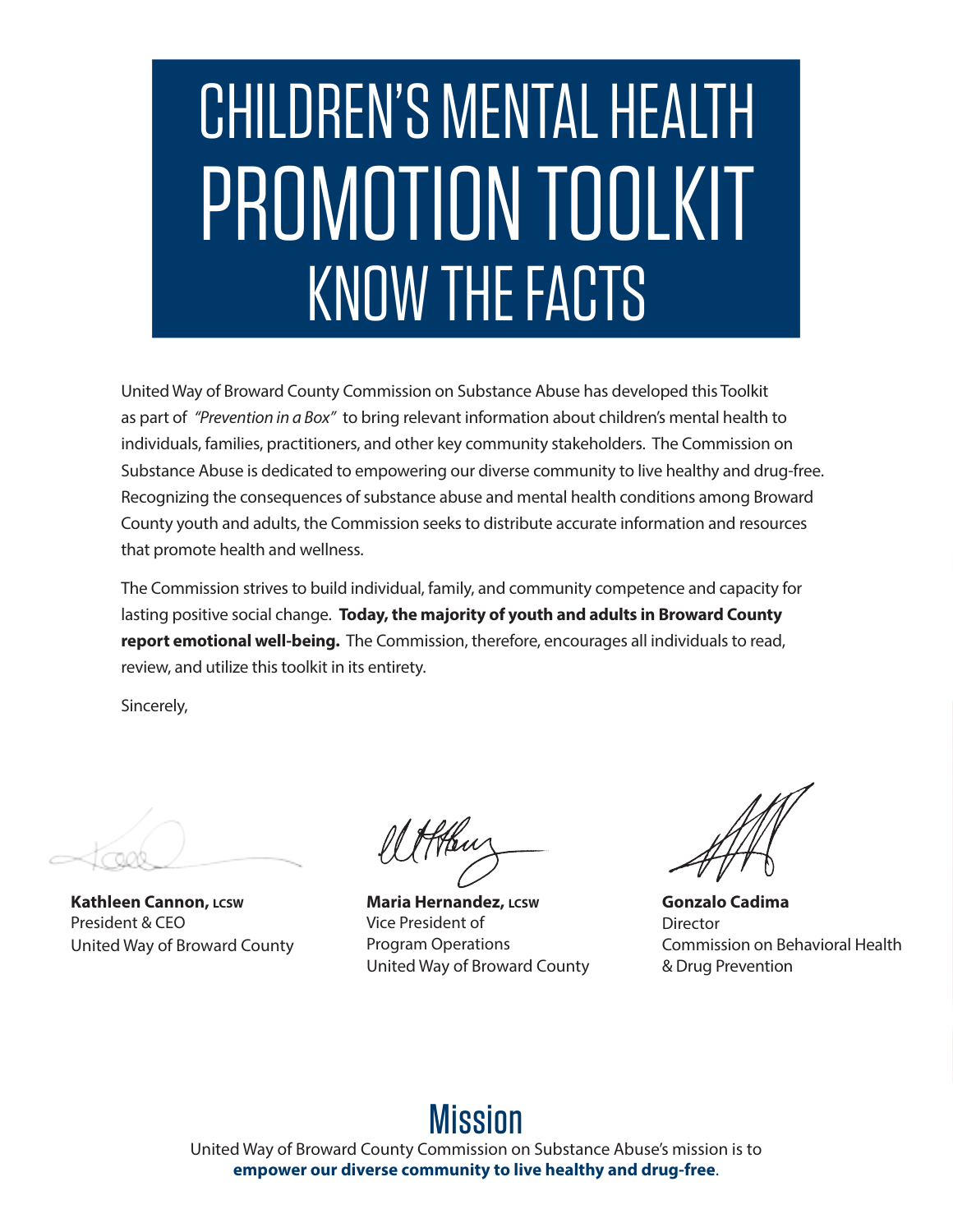

## **LIVE UNITED**

## TABLE OF CONTENTS

- 2-3 General Information
- Related Laws and Legal Matters
- A Story of Hope and Recovery
- Educating Individuals
- Informing Families
- Tools for Educators
- Tips for Employers
- Informing Practitioners
- Advocacy Strategies
- Health Promotion Plan
- Notes
- Resources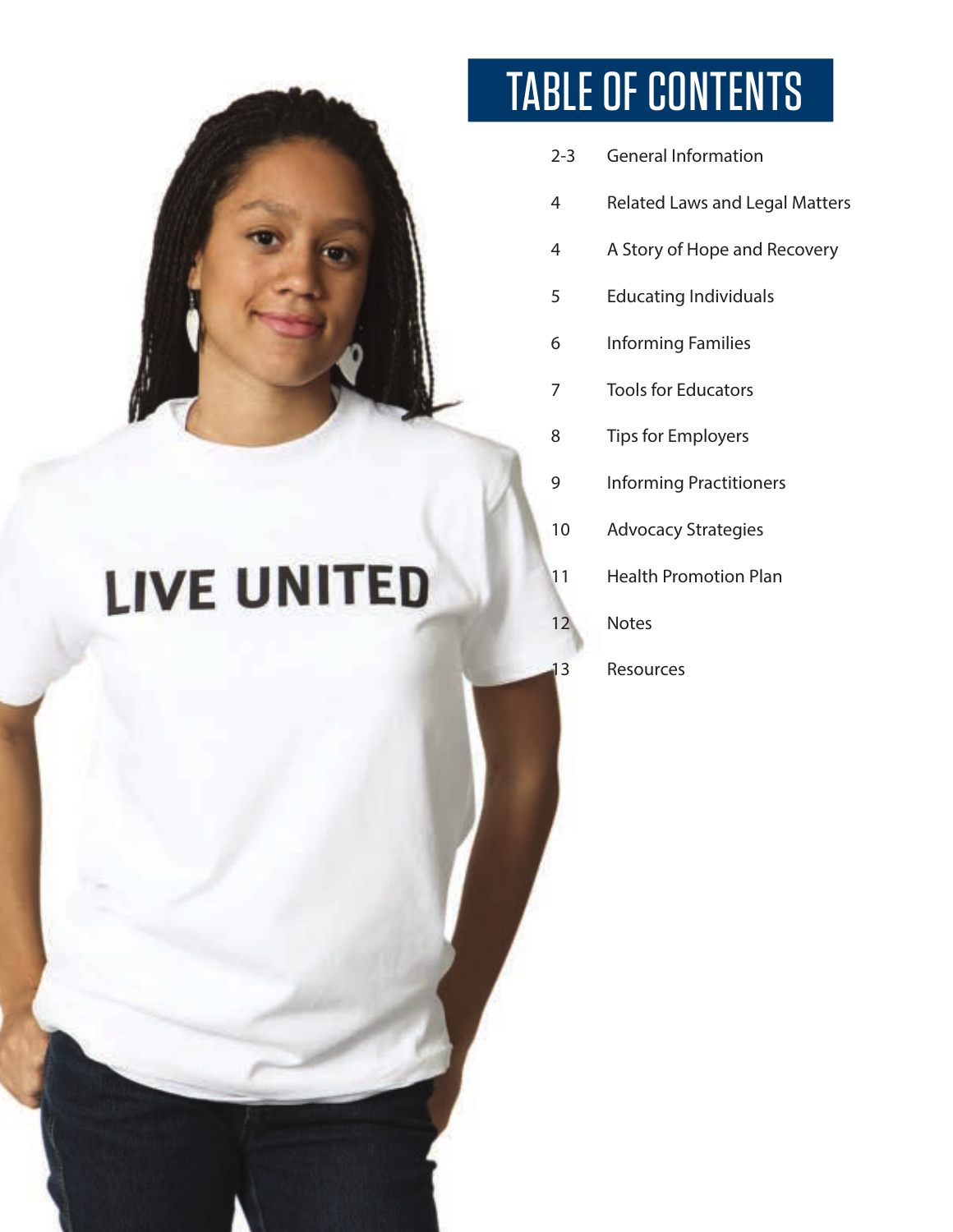### CHILDREN'S MENTAL HEALTH

Mental health promotion in children begins with understanding mental health challenges that can occur among youth.

Mental health challenges among children can occur within early childhood growth and development.

Sometimes mental health conditions in youth can seem to emerge suddenly, but they usually develop over a period of time.

#### **A mental health condition or disorder is a disability that interferes with thinking, feeling, relating, and functioning.**

Most mental health disorders are biological and caused by imbalanced brain chemicals.

Youth may go undiagnosed until their symptoms worsen in adolescence or young adulthood.

Untreated needs may create a lifetime of inability to function in school, work, relationships, and society.

Mental health conditions or disorders can be recognized, diagnosed, and treated.

A mental health disorder is not a sign of weakness or lack of intelligence.

2 | CHILDREN'S MENTAL HEALTH PROMOTION TOOPKIT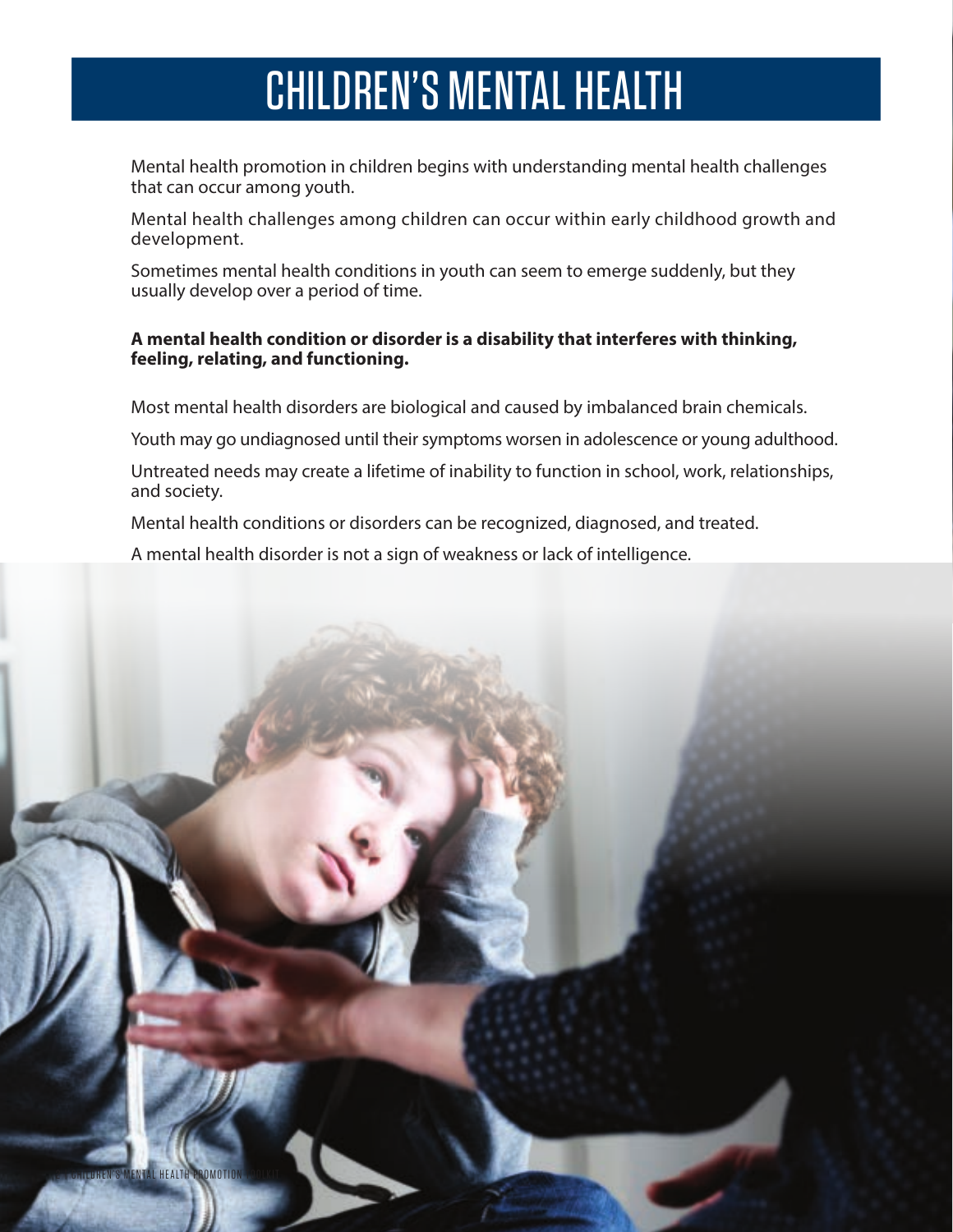

A mental health disorder can affect any person, regardless of age, parenting, and home environment.

#### **Signs of a Potential Mental Health Condition**

- Excessive fear and worry  **Intense sadness**
- 
- 
- 
- 
- 
- Changes in eating habits Suicidal thoughts
- 
- Confused thinking **•** Concentration problems
- Extreme mood changes Prolonged or strong irritability or anger
- Avoiding social activities Difficulties relating to people
- Lack of insight  **Lack of insight Lack of insight Difficulty perceiving reality**
- Substance abuse **•** Changes in sleeping habits
	-

#### **Behavioral Indicators of a Potential Mental Health Condition in Children**

- Excessive anxiety or agitation • Hyperactive behavior
- Frequent disobedience or aggression Changes in school performance
- 
- 
- 
- Frequent nightmares The Withdrawal and isolation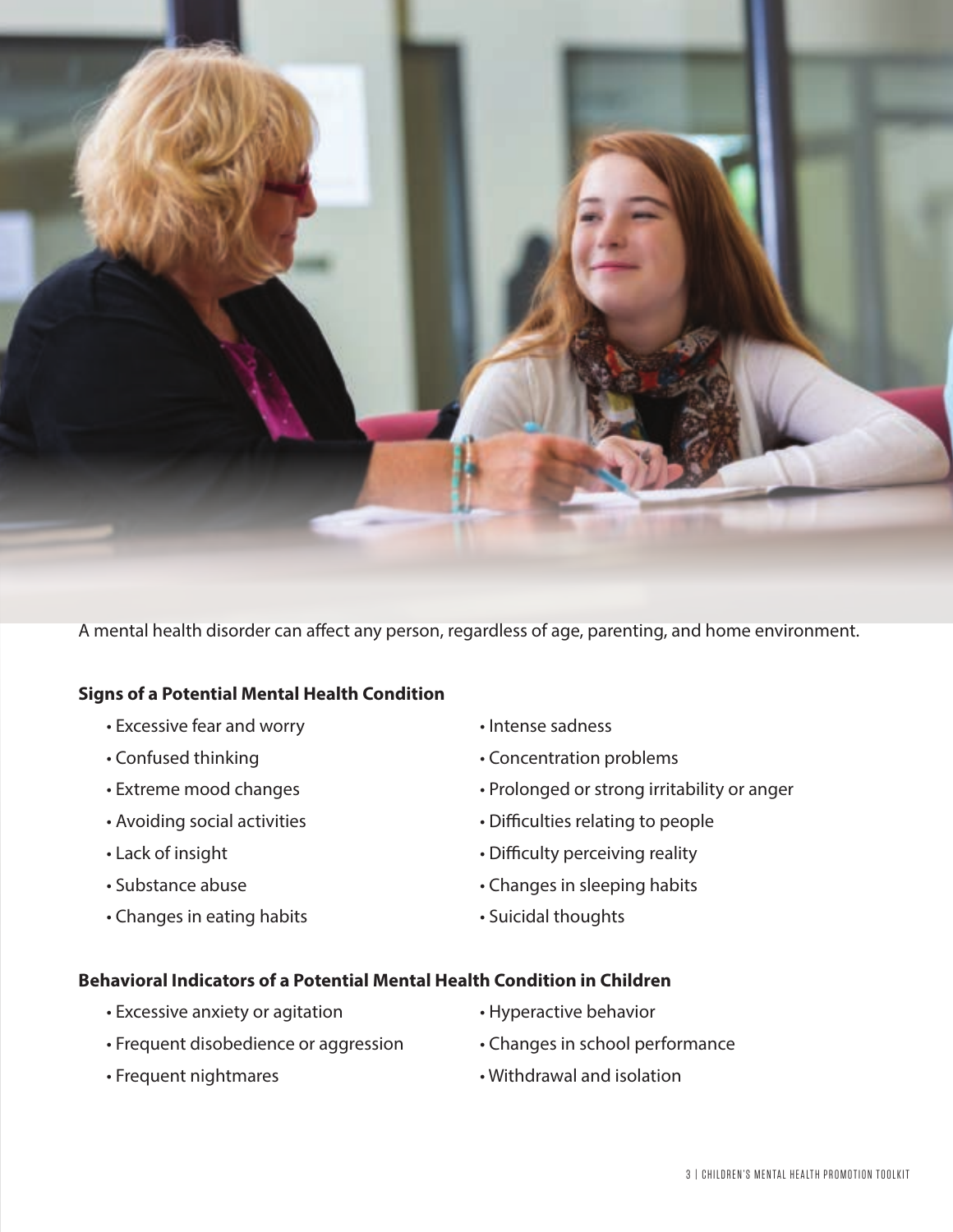## RELATED LAWS AND LEGAL MATTERS

### **Individuals with Disabilities Education Act**

Requires that children with a disability receive additional services to assist them in school. Children with more intensive mental health needs may qualify for special education services

### **Section 504 of the Rehabilitation Act**

Child must:

- Have a physical or mental impairment that substantially limits one or more major life activities
- Have a record of such impairment
- Be regarded as having such an impairment

The school can make special accommodations for the child such as:

- Quiet space
- Home instruction
- Tape recorder or keyboard for taking notes

### **Community Mental Health Act**

Establishes comprehensive community mental health centers throughout the country for the delivery of mental health services

**Unmet emotional and mental health needs are helped with support and treatment, not punishment.**

### STORY OF HOPE AND RECOVERY

### **Dillan's Story**

When Dillan entered high school his parents noticed a drastic change in his mood and behavior. Dillan had been somewhat anxious and withdrawn in middle school, but it did not appear to last for extended periods of time and cause problems at home or in school. Now everything seemed much more intense. Dillan was frequently anxious, easily agitated, and increasingly argumentative. Dillan generally had difficulty concentrating and remaining focused in school. For a period of time, he had a difficult time sleeping, but then began to withdraw and isolate, experiencing extremely low levels of energy. Dillan's parents took him for counseling which also led to a comprehensive psychiatric evaluation. Dillan was diagnosed with a mental health disorder and placed on a low dosage of medication. Dillan continued in counseling which together with the medication and his family's support stabilized his emotional distress. Dillan began to redevelop his ability to concentrate and function at home, in school, and in his community. Dillan continues to do well with the support of his family, school, peers, and psychological services.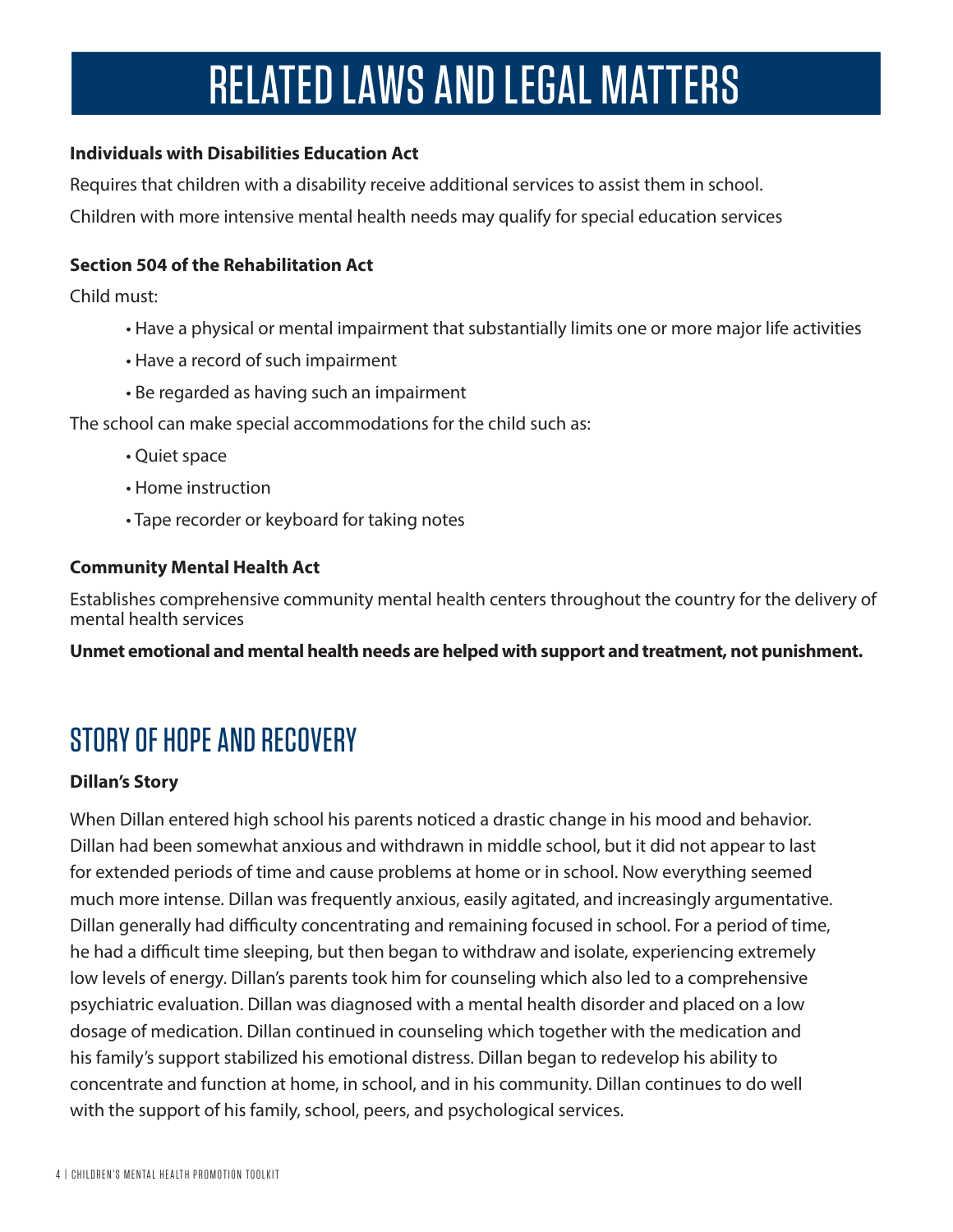### EDUCATING INDIVIDUALS

Mental health problems do not only affect adults.

Children, teens, and young adults can face mental health challenges and conditions, too.

Mental health conditions occur when thoughts and feelings overwhelm or interfere with our ability to function.

#### **Signs of Children's Mental Health Needs**

- Fight often with family and friends Changes in your mood
- Changes in your sleeping pattern Changes in your eating habits
- Have low or no energy example  $\bullet$  Feel hopeless
- Feel numb or like nothing matters Feel confused or forgetful
- 
- 
- Feel like you can't control your emotions
- Don't want to do things you normally enjoy
- Can't perform daily tasks, like going to school and/or school work
- Don't want to hang out with your friends or family
- Can't stop thinking about certain things or memories
- Smoking, drinking, and/or using drugs

#### **If you suspect that you or someone you know is struggling with a mental health problem, be sure to seek help. It's ok.**

Show compassion and care to your peers.

#### **Protective Measures**

Employing protective factors help promote mental health wellness.

These protective factors include:

- Obtain factual education about mental health
- Build and maintain motivation for a healthy lifestyle
- Associate with positive and kind individuals
- Participate in social and community activities of interest without substance use
- Learn to cope with peer pressure
- Do not be afraid to say "No"
- Be a positive role model
- Seek help if you are struggling with mental health problems

Most youth with mental health needs lead normal lives once symptoms are managed.

#### **Effective treatment is available for children with mental health needs.**

5 | CHILDREN'S MENTAL HEALTH PROMOTION TOOLKIT

- 
- 
- 
- 
- Feel edgy or angry extending the set of Feel upset, worried, or scared
- Hear voices New Yourself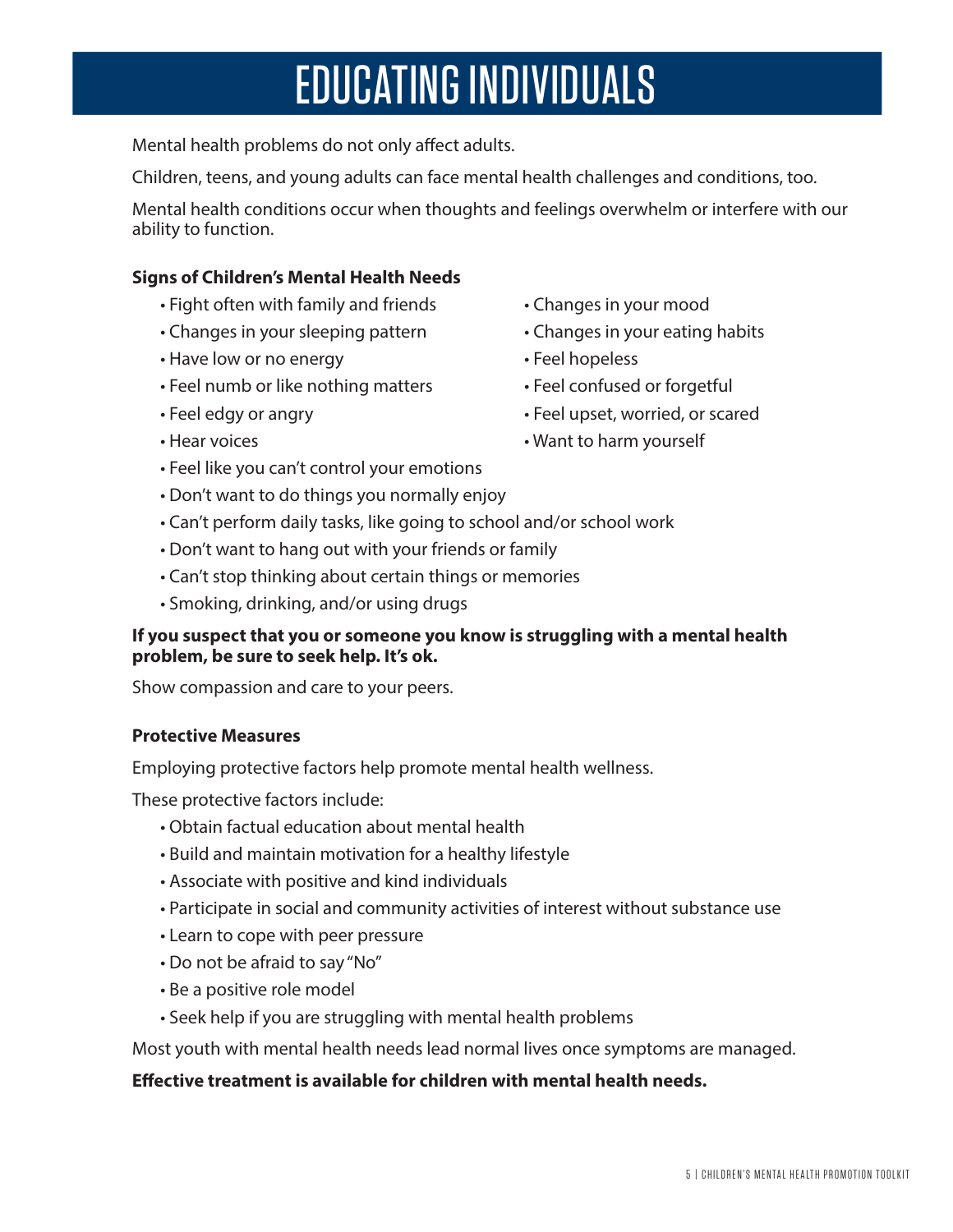### INFORMING FAMILIES

The positive influence of parents, family, and the home environment promotes an individual's well-being.

Families play an extremely critical role in promoting mental health.

Children with mental health conditions impact the well-being of parents and families.

Outward signs of mental health conditions in children are often behavioral.

It is important for families to understand the implications of mental health disorders.

#### **Considerations Regarding a Potential Mental Health Condition in Children**

- How long have the emotions and/or behaviors been occurring (days, weeks, months)?
- How frequent do the emotions and/or behaviors occur (several times a day, once a day, once a week)?
- How intense are the emotions and/or behaviors?
- Has there been a traumatic event in the child's life?
- Is there intense anxiety when separated from the caregiver?
- Is there decline in school performance?
- Is there severe worry, fear, or anxiety?
- Is there regular hyperactivity?
- Is there persistent disobedience or aggression?
- Is there withdrawal or isolation?
- Inability to cope with problems and daily activities?
- Prolonged negative mood and/or depression?
- Substance use and/or abuse present?
- Threats of self-harm or harm to others present?
- Self-injury or self-destructive behavior present?

Therapy is a primary component of treating mental health issues in children.

Therapeutic interventions include counseling and medication treatment.

### **Family Guidance**

Guidelines to help families include:

- Educate yourself and your family members about mental health conditions and recovery
- Maintain parental involvement and strong family bonds
- Communicate the importance of healthy attitudes and behaviors
- Encourage positive conversations and active listening
- Ask questions and engage in open regular communication
- Be observant of and monitor family member's condition, mood, and behaviors
- Get treatment support for a child with a mental health condition
- Seek caregiver support and respite as needed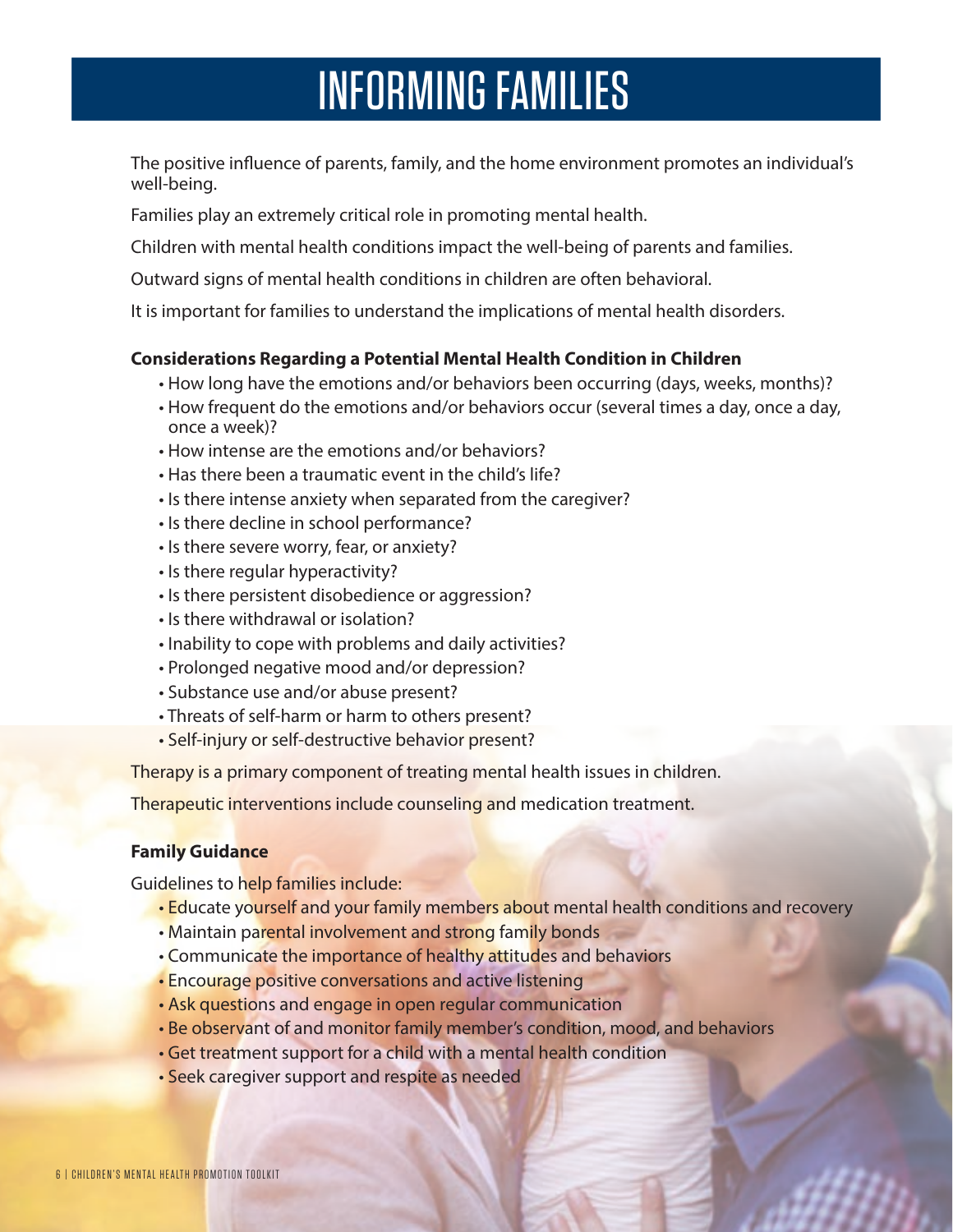## TOOLS FOR EDUCATORS

Youth and young adults spend a considerable amount of time in school.

Educators and school administrators should be aware of mental health conditions in children. Educators and school administrators can play a pivotal role in promoting emotional well-being. Educators and school administrators can tailor services to promote success in children.

### **Signs of a Potential Mental Health Condition in Children**

- Severe mood swings
- Drastic changes in behavior and/or personality
- Intense feelings of sorrow
- Withdrawn for extended periods of time
- Overwhelmed with fear, worry, and/or anxiety
- Hyperactivity and/or out-of-control behavior
- Disruptive and/or disobedient behavior
- Inability to concentrate and/or focus
- Lack of motivation and/or commitment to one's education
- Academic problems and/or poor performance

### TIPS FOR EDUCATORS

Educational institutions can employ the following strategies related to mental health in children:

- Stay aware of students, their emotional state, and behavioral patterns
- Provide training to faculty and staff in children's mental health
- Consider mental health needs when students display symptomology
- Ensure a positive, respectful, and safe school environment
- Teach and reinforce positive behaviors and decision making
- Engage and partner with parents as needed
- Access school-based mental health supports
- Collaborate with treatment and medical practitioners
- Get treatment support for child needing mental health care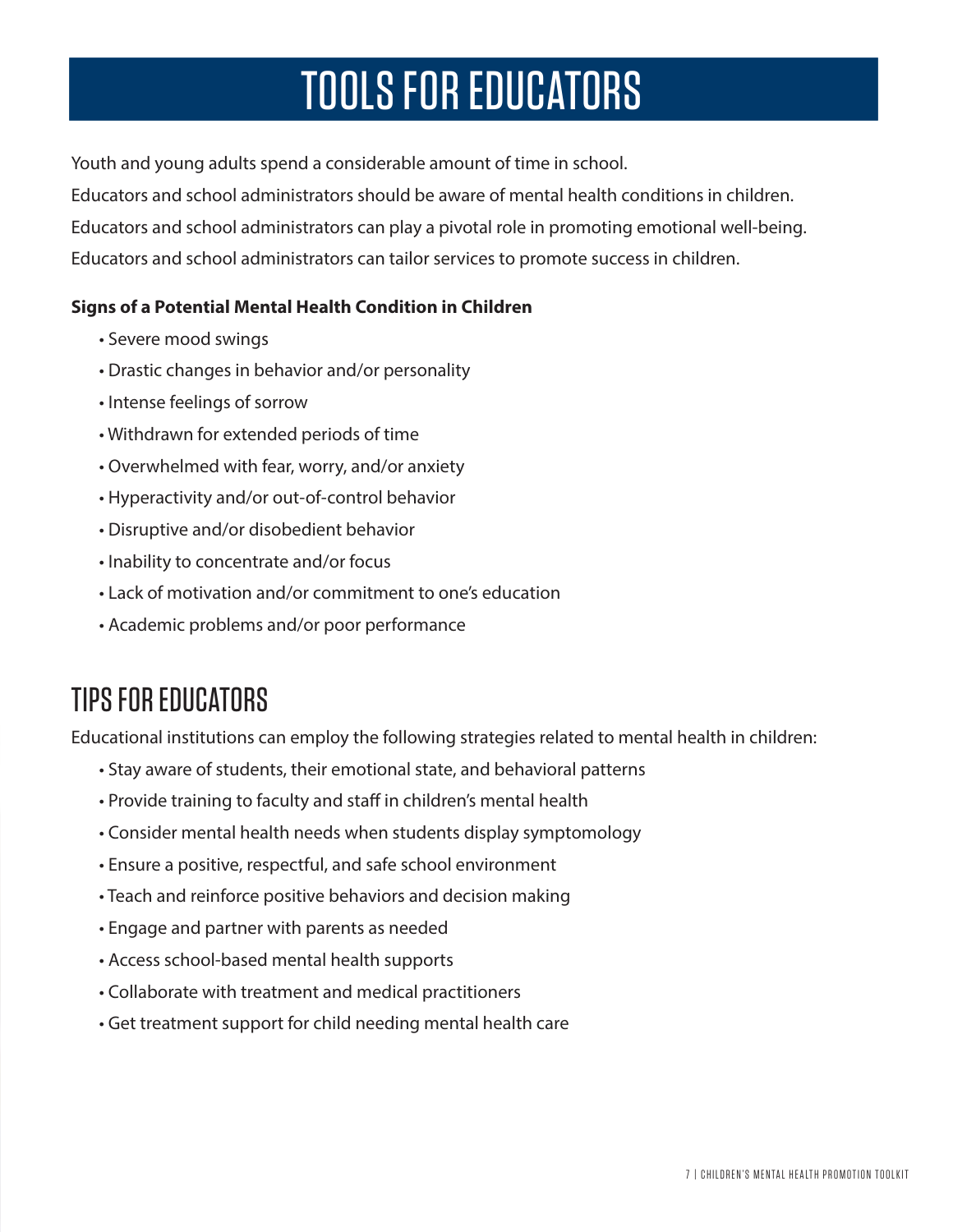## TIPS FOR EMPLOYERS

Employees within the workplace may have caregiver responsibilities associated with a child's mental health condition.

Employees with caregiver responsibilities benefit from workplace flexibility and caregiver support initiatives.

Children with emotional and/or behavioral health problems often require ongoing support from their caregiver.

A child's mental health problems can cause minor work interruptions to chronic medical conditions.

### TOOLS FOR EMPLOYERS

Employers can utilize the following strategies related to children's mental health caregiving responsibilities among their employees

- Offer flexible work scheduling
- Promote work-life balance initiatives
- Provide an employee assistance program
- Offer staff wellness and health promotion programming
- Select a health insurance plan with mental health treatment coverage and a family plan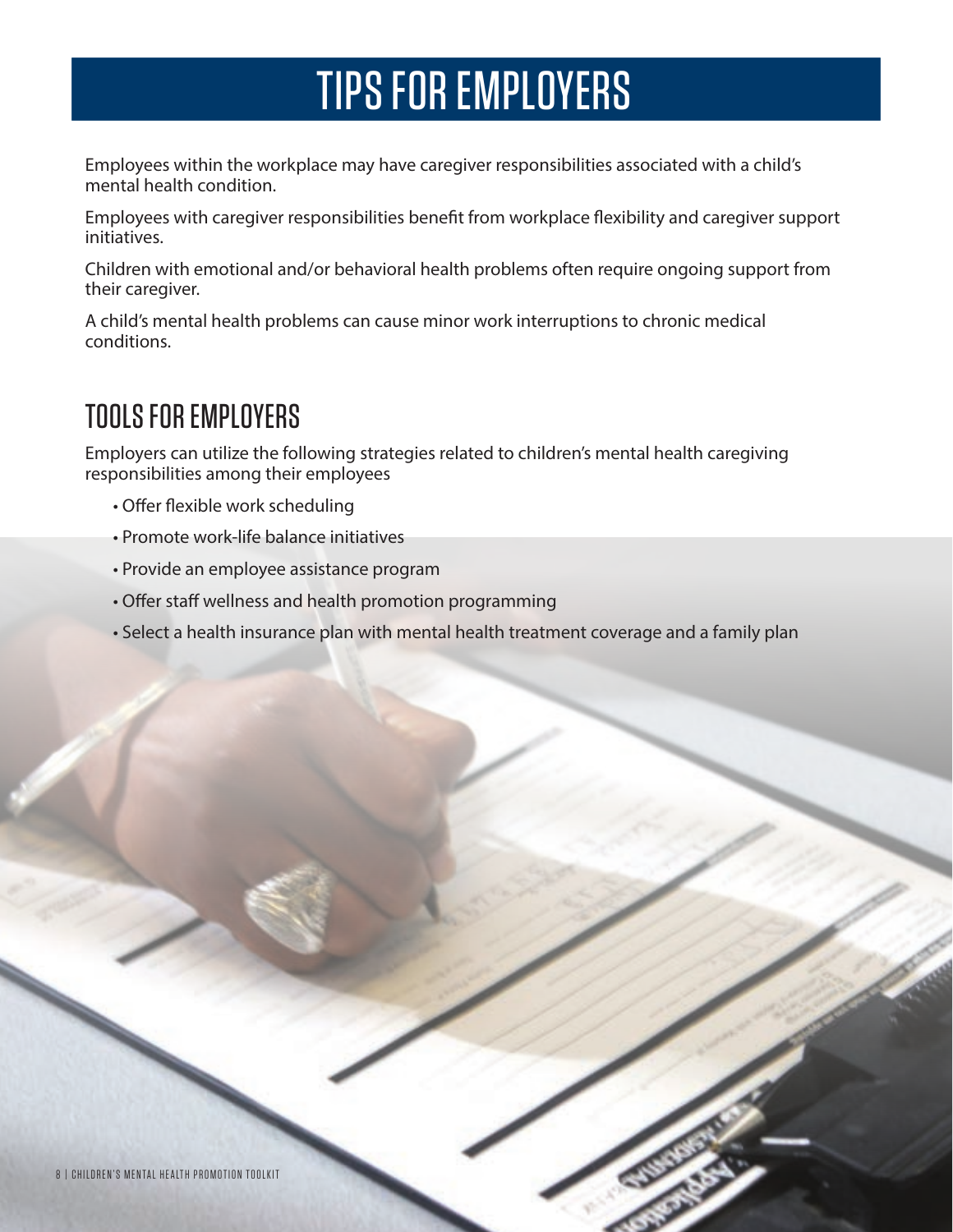## INFORMING PRACTITIONERS

A number of health and human service practitioners play a vital role in the promotion and treatment of children's mental health.

These practitioners include:

- Doctors
- Nurses
- Health Educators
- Clinicians
- Social Workers
- Certified Addiction Professionals

Health care practitioners can influence individuals' perception, attitude, and behaviors associated with mental health conditions.

### TIPS & TOOLS FOR PRACTITIONERS

The medical and human service communities can employ the following strategies to address children's mental health:

- Screen children for mental health conditions
- Educate individuals about children's mental health
- Assess and monitor the child's overall health status
- Provide age-appropriate mental health services and support
- Provide health promotion counseling
- Monitor the child's response to treatment
- Treat child and family with dignity and respect
- Engage in continuing education regarding children's mental health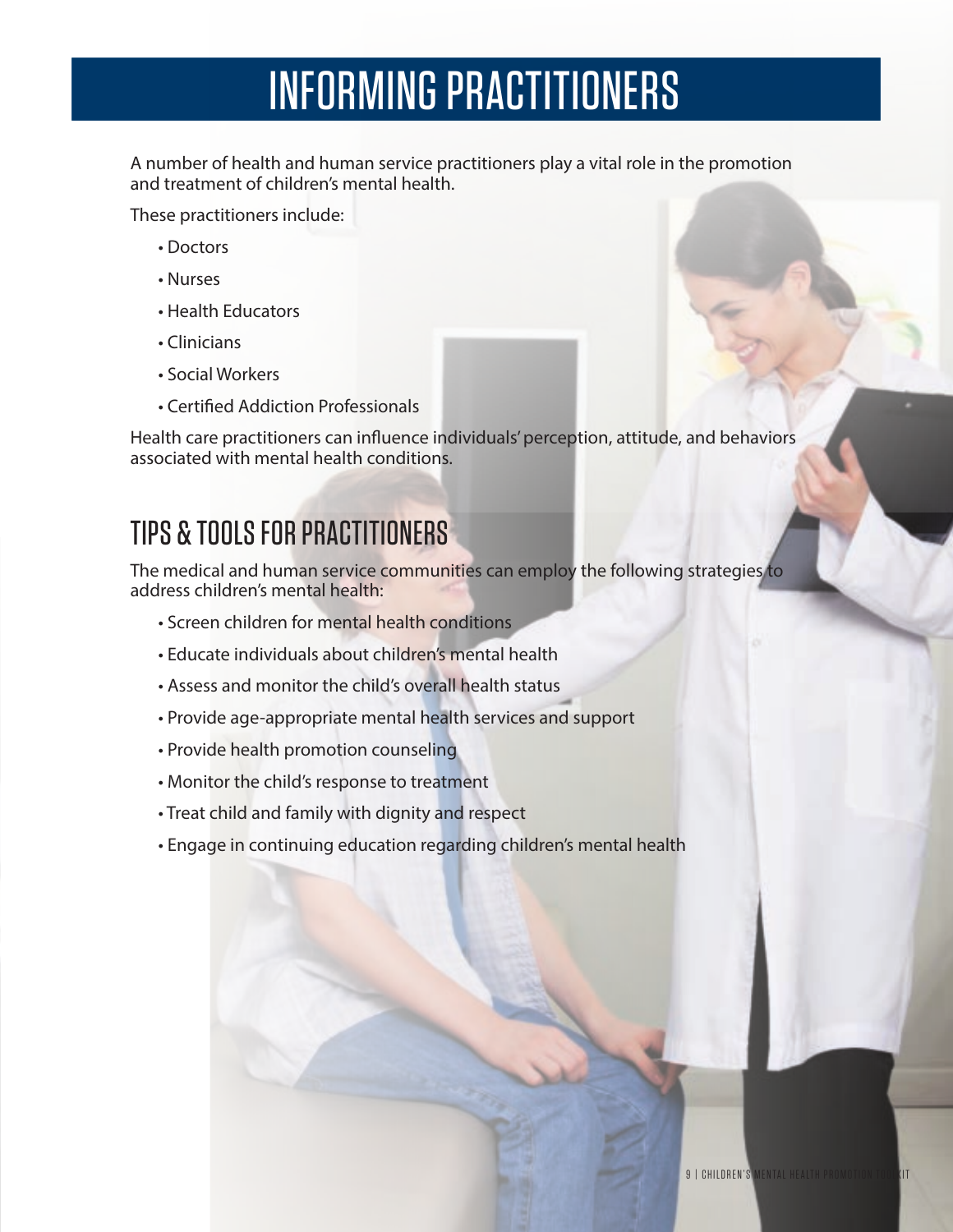### ADVOCACY STRATEGIES

Advocacy is an important means of raising awareness about children's mental health issues.

Advocacy can assist with ensuring children's mental health is on the agenda.

Advocacy can lead to improvements in children's mental health policy, legislation, and services.

Equally important is decreasing any stigma associated with children's mental health and youth requiring mental health treatment.

Education, advocacy, and community action are essential for health promotion associated with children's mental health.

### SOCIAL ACTION

The following strategies can be employed to address children's mental health:

- General factual community education and information dissemination regarding children's mental health
- Educator and health care practitioner training regarding children's mental health and destigmatization
- Insurance coverage and treatment access for youth with mental health conditions
- De-stigmatization of children requiring mental health treatment
- Empowerment of consumer, family, and peer-support organizations
- Media campaigns associated with children's mental health
- Legislation to promote prevention and expand access to mental health treatment
- Write legislators supporting these bills
- Write legislators about your child and/or family's experience with mental illness
- Get involved with your local National Alliance on Mental Illness Chapter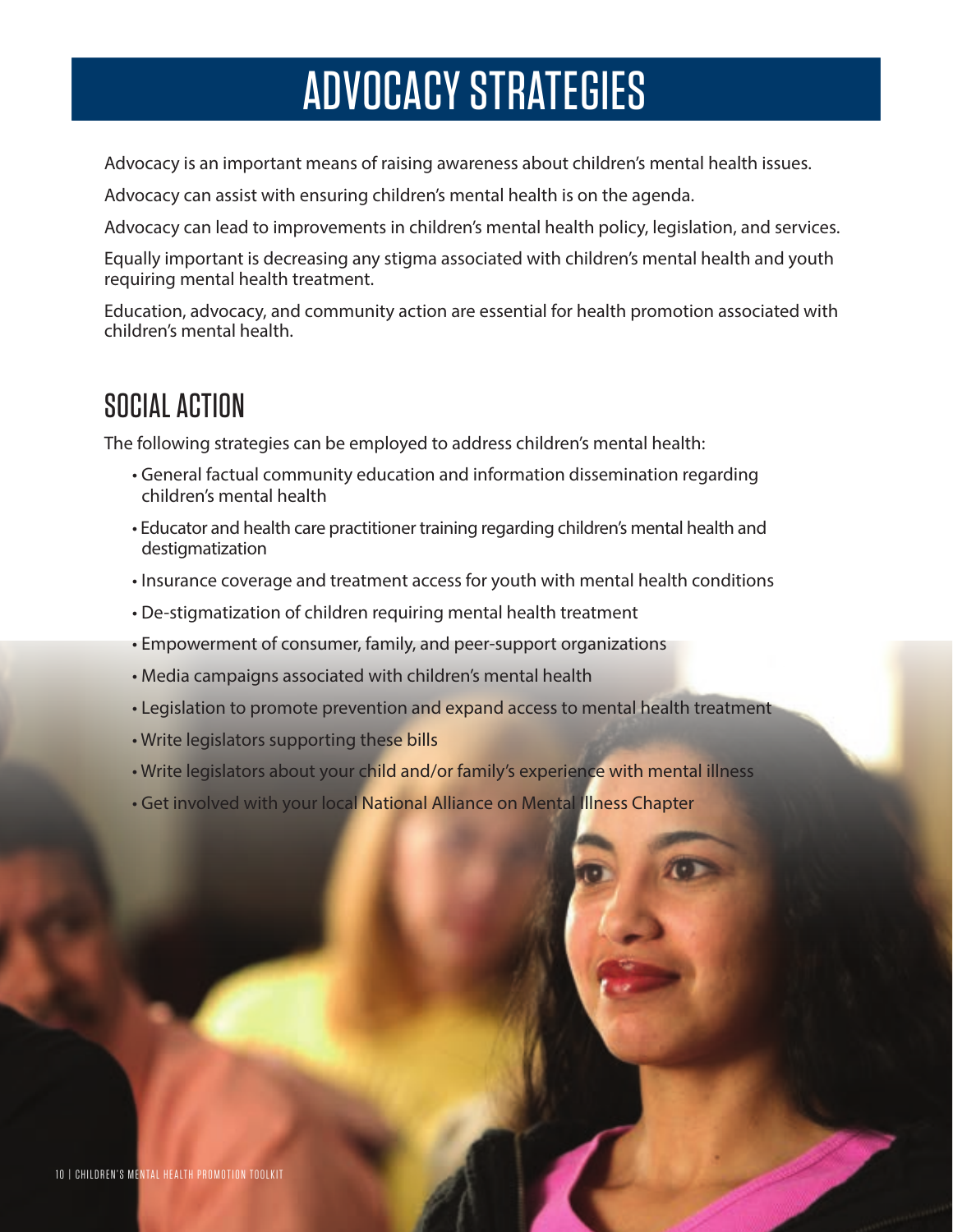## HEALTH PROMOTION PLAN

By completing this page, individuals can examine child health status and health promotion.

| <b>General Health Rating</b>                                                                       |      |      |            |           |    |
|----------------------------------------------------------------------------------------------------|------|------|------------|-----------|----|
| Excellent                                                                                          | Good | Fair | Poor       |           |    |
| Do you                                                                                             |      |      |            |           |    |
| Often experience fear, worry, or anxiety?                                                          |      |      | <b>YES</b> | <b>NO</b> |    |
| Often get agitated and angry?                                                                      |      |      | <b>YES</b> | <b>NO</b> |    |
| Have difficulty focusing and concentrating?                                                        |      |      | <b>YES</b> | NO        |    |
| Withdraw from friends and family?                                                                  |      |      | <b>YES</b> | NO        |    |
| Frequently feel sad, down, or depressed?                                                           |      |      | <b>YES</b> | <b>NO</b> |    |
| Feel hopeless?                                                                                     |      |      | <b>YES</b> | NO        |    |
| Have trouble completing the tasks you need to<br>get done at school, at home, or in the community? |      |      |            | YES       | NO |
| Regularly use alcohol and/or drugs?                                                                |      |      | YES        | NO        |    |

### **YES answers to any of these questions may indicate potential risk.**

| Success Influencers (Factors that Positively Impact Goal Attainment): _____________________________ |
|-----------------------------------------------------------------------------------------------------|
|                                                                                                     |
|                                                                                                     |
|                                                                                                     |
|                                                                                                     |
|                                                                                                     |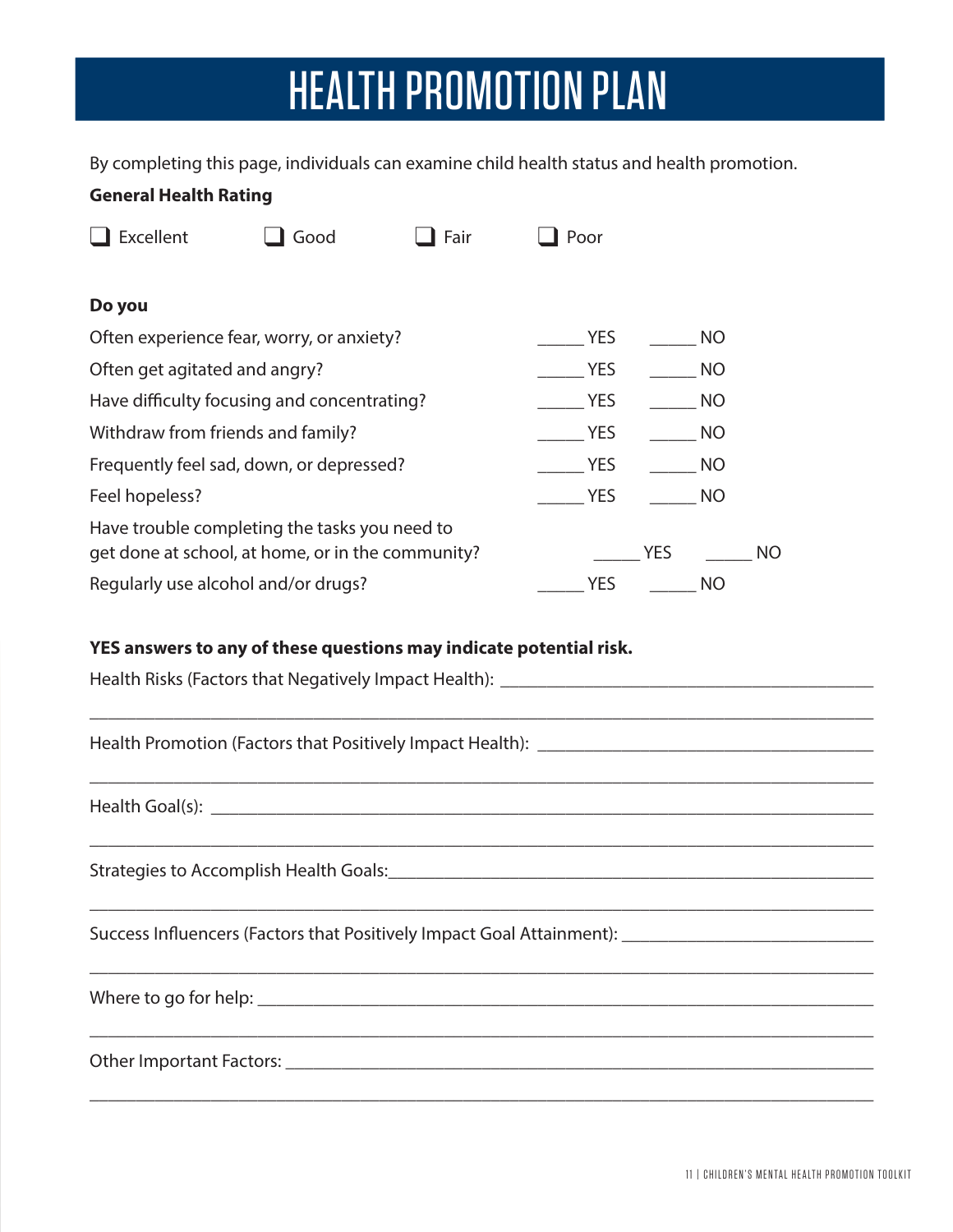## **NOTES**

| $\sim$ |  |
|--------|--|
|        |  |
|        |  |
|        |  |
|        |  |
|        |  |
|        |  |
|        |  |
|        |  |
|        |  |
|        |  |
| $\sim$ |  |
|        |  |
|        |  |
|        |  |
|        |  |
|        |  |
|        |  |
|        |  |
|        |  |
|        |  |
|        |  |
|        |  |
|        |  |
|        |  |
|        |  |
|        |  |
|        |  |
|        |  |
|        |  |
|        |  |
|        |  |
|        |  |
|        |  |
|        |  |
|        |  |
|        |  |
|        |  |
|        |  |
|        |  |
|        |  |
|        |  |
|        |  |
|        |  |
|        |  |
|        |  |
|        |  |
|        |  |
|        |  |
|        |  |
|        |  |
|        |  |
|        |  |
|        |  |
|        |  |
|        |  |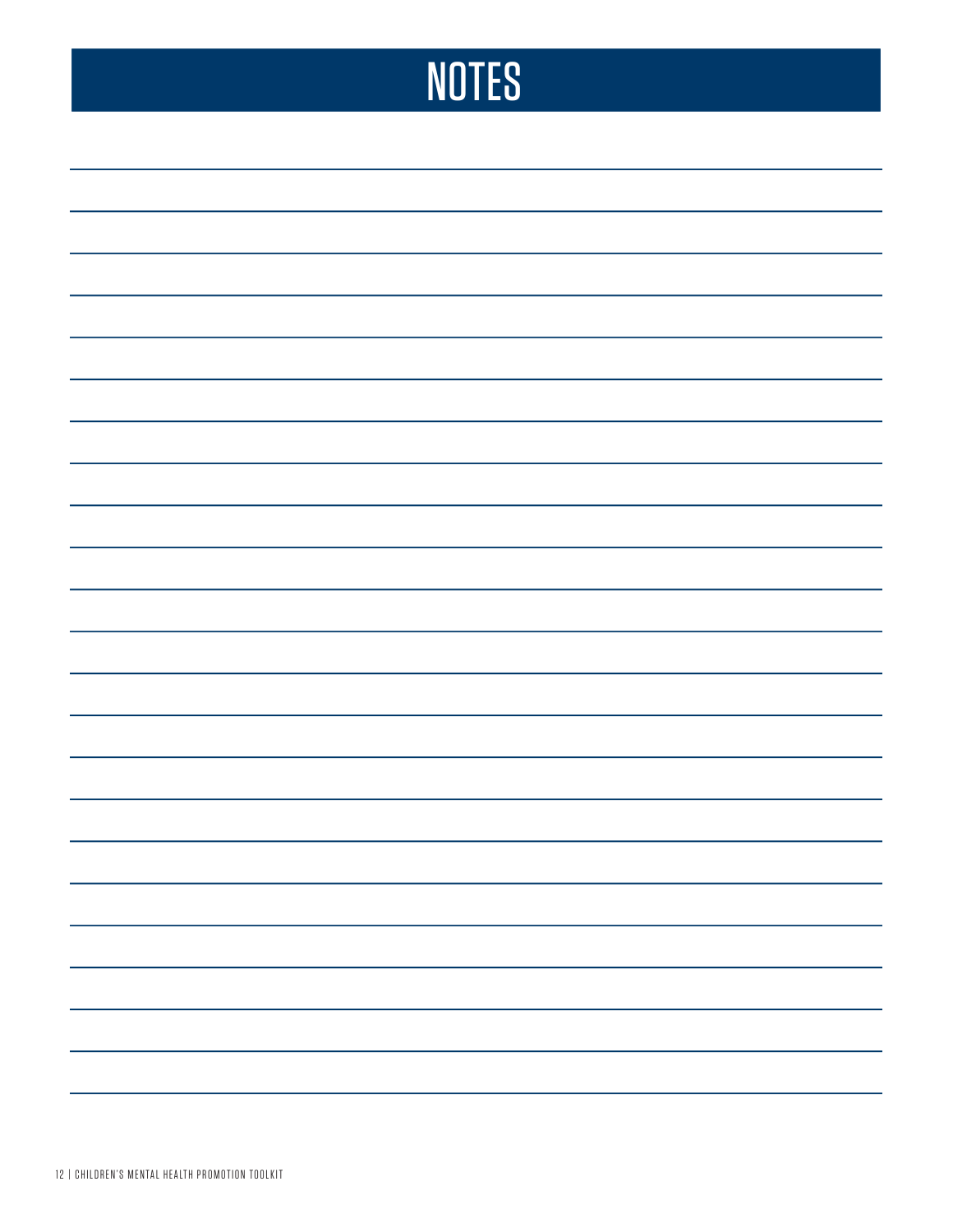### **RESOURCES**

### **United Way of Broward County Commission on Substance Abuse**

www.drugfreebroward.org

#### **2-1-1 Broward 24 Hour Information and Referral Helpline**

www.211-broward.org Dial 2-1-1 or 954-537-0211

#### **National Alliance on Mental Illness**

www.nami.org

**National Alliance on Mental Illness - Broward County**  www.namibroward.org

### **Mental Health America**

www.mentalhealthamerica.net

#### **National Alliance on Mental Illness - Broward County**  www.namibroward.org

### **National Suicide Prevention Hotline**

1-800-273-8255

### **SOURCES**

**Substance Abuse and Mental Health Services Administration** 

**National Alliance on Mental Illness** 

**Mental Health America**